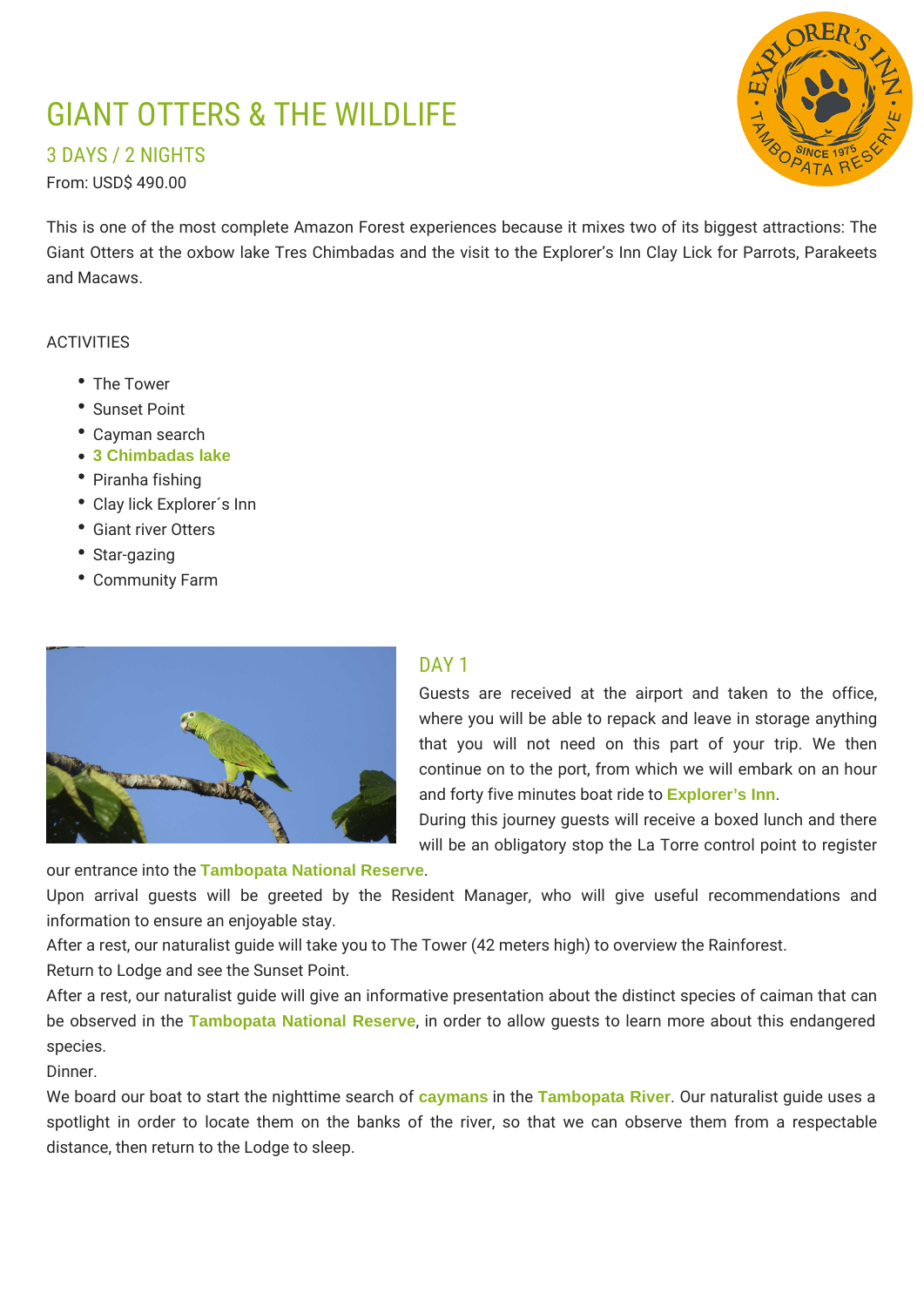

## DAY<sub>2</sub>

Breakfast.

In order to have the best chance of observing endangered **Giant River Otters**, it is necessary to wake up very early to board the boat on a 20 minutes ride to the **3 chimbadas Lake**; during will explain to us about the principal ecosystems of the tropical forest, as well as the diverse species of fauna that we see on the way.

While we play a game of hide-and-seek with the River Otters, we will enjoy a snack and a short journey around the lake on small **catamarans**, in order to enjoy the variety of wildlife that can only be found in this ecosystem. Also we will do Piranha fishing. Return to the Lodge by boat.

Lunch.

After a rest we will visit a local farm close to the lodge, which belongs to a member of the local community. This activity directly supports the economic development of the **La Torre community** and gives us the opportunity to see and try various natural products of the area. Return to the Lodge. Dinner.



## DAY<sub>3</sub>

We wake early to visit the parrot claylick, which is a 40 minutes walk from the lodge. A claylick is an exposed area of clay with higher concentrations of salts and other important minerals, where parrot species converge to eat. In our case this is a small wall close to the river, allowing observation of various species of **parrots** and **parakeets** which you can see eating the clay. We will then return to the lodge walking one of our

trails, where if we are lucky, we may see other animals in their natural habitat. **After this activity we return to the Lodge, to have breakfast and check out.**

## INCLUDES

- Entrance fee to the National Reserve of Tamboptata
- All transfer services since you get to Puerto Maldonado
- Meals
- Lodging
- Guiding Services

#### RATES 2022 - 2023

| Type of room | Price per room USD\$ |  |
|--------------|----------------------|--|
| Single       | 490                  |  |
| Double       | 735                  |  |
| Triple       | 980                  |  |